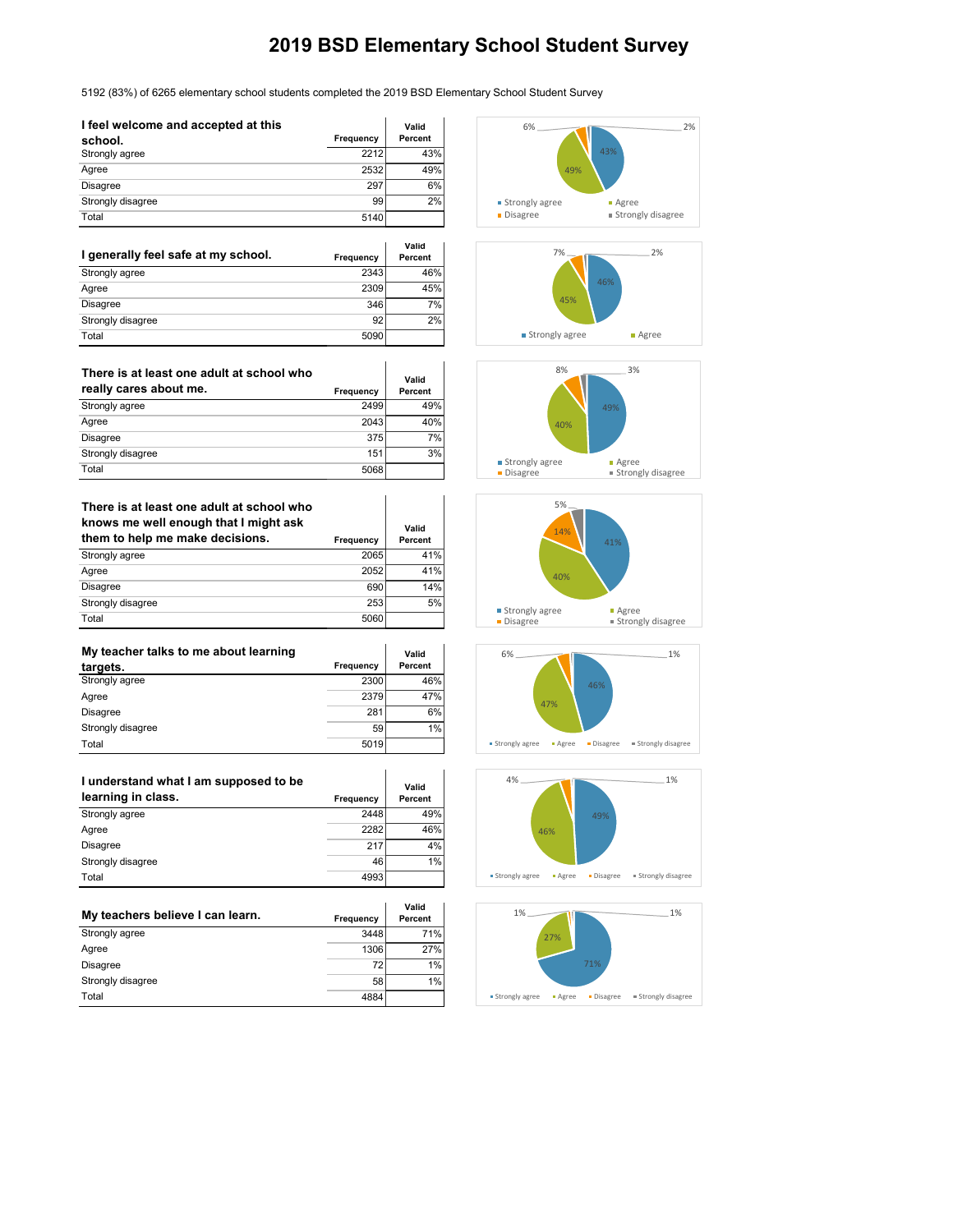| My thinking has grown or changed as a |           | Valid   |
|---------------------------------------|-----------|---------|
| result of new learning.               | Frequency | Percent |
| Strongly agree                        | 2358      | 47%     |
| Agree                                 | 2351      | 47%     |
| <b>Disagree</b>                       | 231       | 5%      |
| <b>Strongly Disagree</b>              | 63        | 1%      |
| Total                                 | 5003      |         |

| I receive personal feedback from my<br>teachers on how I can improve my school |           | Valid   |
|--------------------------------------------------------------------------------|-----------|---------|
| performance.                                                                   | Frequency | Percent |
| Strongly agree                                                                 | 1924      | 39%     |
| Agree                                                                          | 2438      | 49%     |
| <b>Disagree</b>                                                                | 522       | 10%     |
| Strongly disagree                                                              | 99        | 2%      |
| Total                                                                          | 4983      |         |

|                                         |           | Valid   |
|-----------------------------------------|-----------|---------|
| I get help with my work when I need it. | Frequency | Percent |
| Strongly agree                          | 2155      | 44%     |
| Agree                                   | 2241      | 46%     |
| <b>Disagree</b>                         | 373       | 8%      |
| Strongly disagree                       | 86        | 2%      |
| Total                                   | 4855      |         |

| During math time                                       | Valid<br>Percent |
|--------------------------------------------------------|------------------|
| I enjoy what I am learning.                            | 77%              |
| I am finding my own strategies to solve math problems. | 83%              |
| I know it's OK to make a mistake.                      | 93%              |

| In my ELA class                                     | Valid<br>Percent |
|-----------------------------------------------------|------------------|
| I am able to access books I can read independently. | 94%              |
| I have a reading goal.                              | 80%              |

### **How often do you participate in classroom**

| circles, community circles, or morning<br>meeting-circles? | Frequency | Valid<br>Percent |
|------------------------------------------------------------|-----------|------------------|
| 4 or more times per week                                   | 2617      | 52%              |
| 1-3 times per week                                         | 1067      | 21%              |
| 2-3 times per month                                        | 427       | 9%               |
| 1 time per month                                           | 199       | 4%               |
| Less than 1 time per month                                 | 221       | 4%               |
| Never                                                      | 276       | 6%               |
| I do not know what classroom circles are                   | 189       | 4%               |
| Total                                                      | 4996      |                  |

| Classroom circles help me feel more<br>connected to my classroom community. | Frequency | Valid<br>Percent |
|-----------------------------------------------------------------------------|-----------|------------------|
| Always                                                                      | 1226      | 27%              |
| Sometimes                                                                   | 2454      | 54%              |
| Rarely                                                                      | 609       | 13%              |
| Never                                                                       | 219       | 5%               |
| I do not participate in classroom circles                                   | 39        | 1%               |
| Total                                                                       | 4547      |                  |











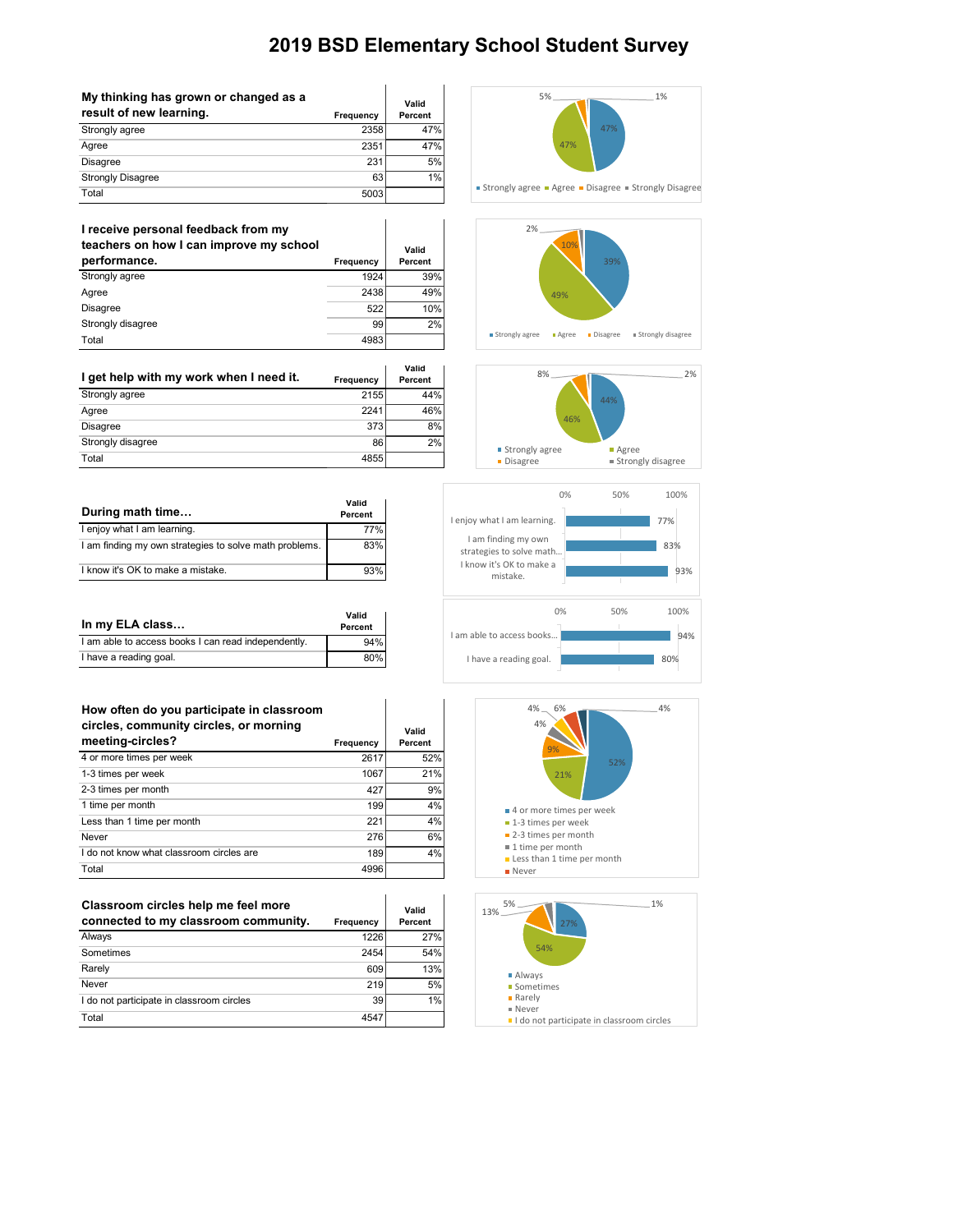| Music class: We practice singing with |           | Valid   |
|---------------------------------------|-----------|---------|
| good vocal tone.                      | Frequency | Percent |
| Always/Very often                     | 2075      | 42%     |
| Sometimes                             | 2258      | 46%     |
| Rarely/Never                          | 586       | 12%     |
| Total                                 | 4919      |         |

| Music class: We play a variety of |           | Valid   |
|-----------------------------------|-----------|---------|
| instruments.                      | Frequency | Percent |
| Always/Very often                 | 2065      | 42%     |
| Sometimes                         | 2243      | 46%     |
| Rarely/Never                      | 591       | 12%     |
| Total                             | 4899      |         |

| Music class: We move to music in |           | Valid   |
|----------------------------------|-----------|---------|
| different ways.                  | Frequency | Percent |
| Always/Very often                | 2151      | 45%     |
| Sometimes                        | 2025      | 42%     |
| Rarely/Never                     | 623       | 13%     |
| Total                            | 4799      |         |

| Music class: We create, compose, and |           | Valid   |
|--------------------------------------|-----------|---------|
| improvise music.                     | Frequency | Percent |
| Always/Very often                    | 1683      | 34%     |
| Sometimes                            | 2106      | 43%     |
| Rarely/Never                         | 1094      | 22%     |
| Total                                | 4883      |         |

| Music class: We learn to read and write |           | Valid   |
|-----------------------------------------|-----------|---------|
| music notation.                         | Frequency | Percent |
| Always/Very often                       | 1680      | 35%     |
| Sometimes                               | 2101      | 43%     |
| Rarely/Never                            | 1068      | 22%     |
| Total                                   | 4849      |         |

| Music class: We listen to, analyze, and |           | Valid   |
|-----------------------------------------|-----------|---------|
| describe music.                         | Frequency | Percent |
| Always/Very often                       | 1743      | 36%     |
| Sometimes                               | 2270      | 47%     |
| Rarely/Never                            | 844       | 17%     |
| Total                                   | 4857      |         |

 $\ddot{\phantom{a}}$ 

| Music class: We learn about music from |                  | Valid   |
|----------------------------------------|------------------|---------|
| other cultures and time periods.       | <b>Frequency</b> | Percent |
| Always/Very often                      | 2163             | 45%     |
| Sometimes                              | 2018             | 42%     |
| Rarely/Never                           | 663              | 14%     |
| Total                                  | 4844             |         |

| Music class: We prepare music to perform |           | Valid   |
|------------------------------------------|-----------|---------|
| for the community.                       | Frequency | Percent |
| Always/Very often                        | 2039      | 42%     |
| Sometimes                                | 2024      | 42%     |
| Rarely/Never                             | 794       | 16%     |
| Total                                    | 485       |         |















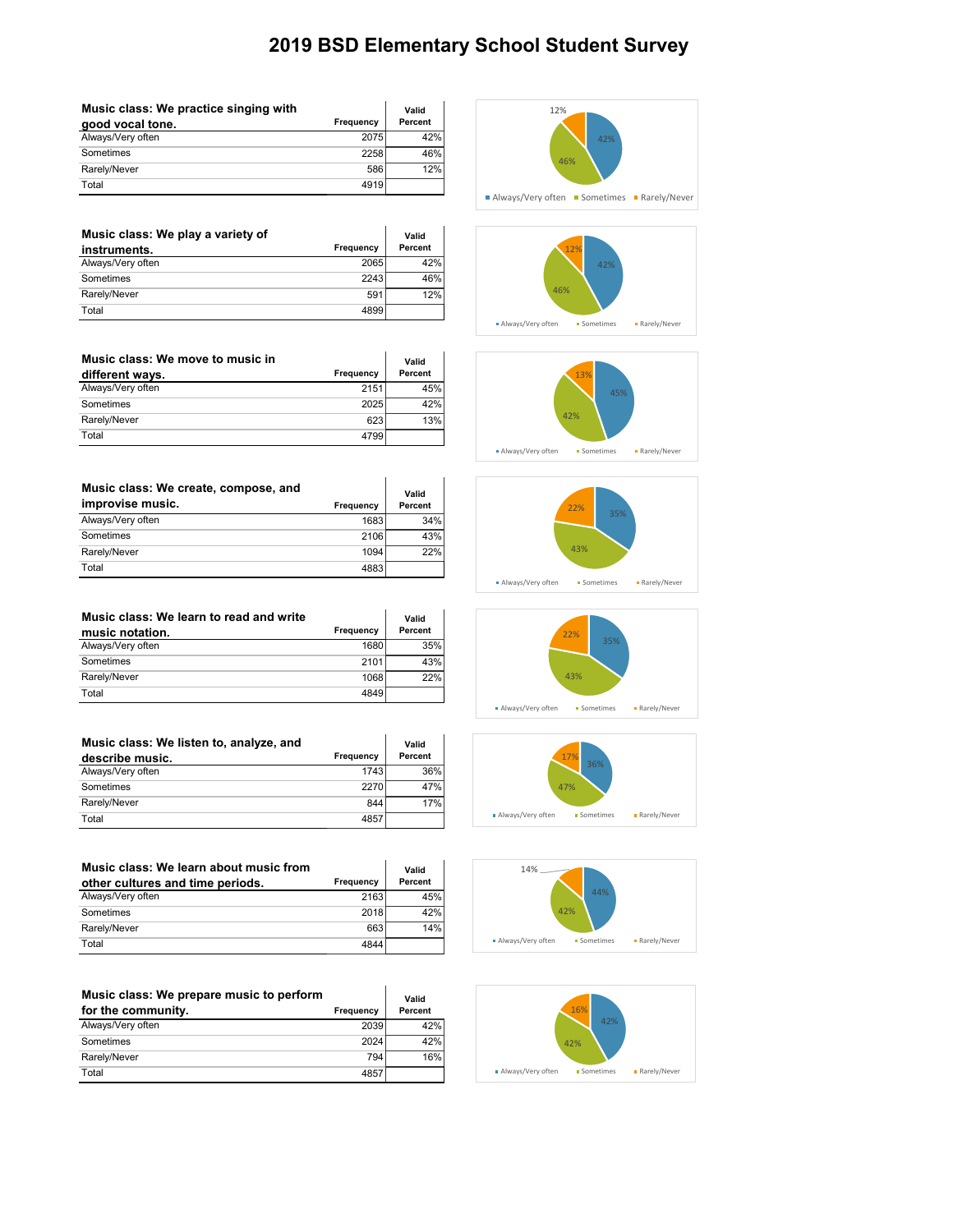÷.



| My school is clean and neat in general. | Frequency | Valid<br>Percent |
|-----------------------------------------|-----------|------------------|
| Strongly agree                          | 1579      | 32%              |
| Agree                                   | 2813      | 58%              |
| <b>Disagree</b>                         | 341       | 7%               |
| Strongly disagree                       | 137       | 3%               |
| Total                                   | 4870      |                  |

| My school is clean and neat in the |           | Valid   |
|------------------------------------|-----------|---------|
| bathrooms.                         | Frequency | Percent |
| Strongly agree                     | 443       | 9%      |
| Agree                              | 1734      | 36%     |
| <b>Disagree</b>                    | 1590      | 33%     |
| Strongly disagree                  | 1036      | 22%     |
| Total                              | 4803      |         |





| I have been bullied at school this year. | Frequency | Valid<br>Percent |
|------------------------------------------|-----------|------------------|
| A lot                                    | 487       | 10%              |
| A little                                 | 1824      | 38%              |
| Not at all                               | 2539      | 52%              |
| Total                                    | 4850      |                  |

| I have been bullied on the way to or from |           | Valid   |
|-------------------------------------------|-----------|---------|
| school this year.                         | Frequency | Percent |
| A lot                                     | 239       | 5%      |
| A little                                  | 787       | 16%     |
| Not at all                                | 3801      | 79%     |
| Total                                     | 4827      |         |

|                                       |           | Valid   |
|---------------------------------------|-----------|---------|
| I have been bullied online this year. | Frequency | Percent |
| A lot                                 | 254       | 5%      |
| A little                              | 774       | 16%     |
| Not at all                            | 3807      | 79%     |
| Total                                 | 4835      |         |





 $A$  lot  $A$  little  $B$  Not at all